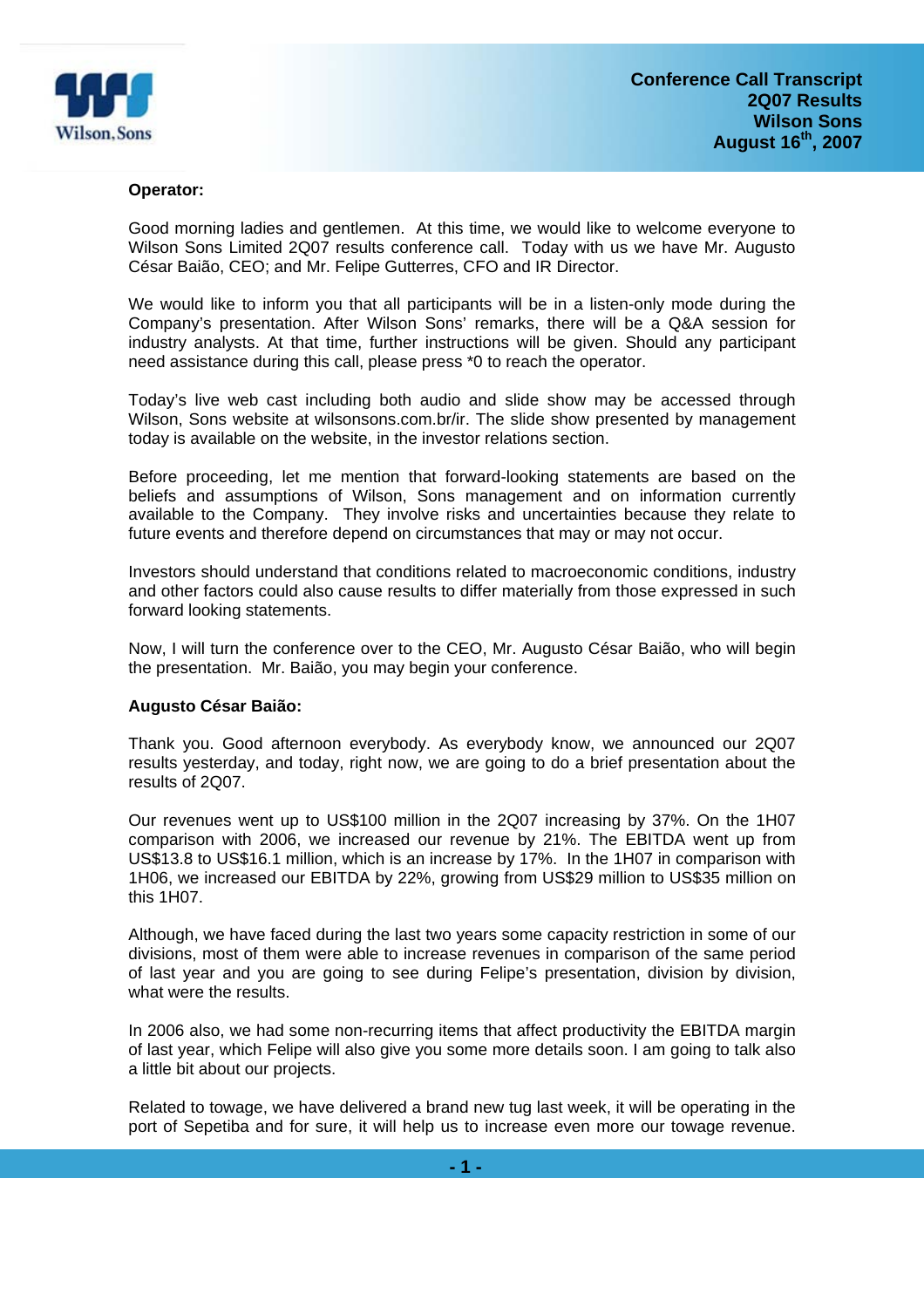

Another tug, even stronger than Mercúrius that was delivered last week, will be delivered in the end of September, so, it is also a very important news for our towage fleet.

This all part of the fleet renewable program, new construction that was approved by our Board last year. Related to Tecon Rio Grande expansion, the civil construction of the berth is a little bit delayed. Instead of being ready in the end of December, our third berth will be ready in February 2008 and the two equipment, two post Panamax gantry cranes will be operating, the first one in October and second one in the December 2007.

Both post Panamax cranes will fore sure increase a lot productivity of the Tecon Rio Grande container terminal. Now, I will pass the word to Felipe. As I said, he will give you details about the results of our business divisions.

#### **Felipe Gutterres:**

Thank you Cesar. Let me start by port terminals. The volumes were slightly better this quarter compared to the 2Q06, a variation of 2.4%, as you can see in the graph on your left, on slide four, but with a much better mix.

So, we are moving a better mix of containers. We are moving deep sea full containers more than 2Q06 and more than the 1H06. We are moving more deep sea full containers in an amount of 12.2% better than 2Q06 and 12.4% more than in the 1H06.

The total volumes did not grow more because of the shipment, and here I have to make a comment. This kind of cargo is very sensitive to the windows of operation and because we are working very close to our full capacity, the regularity of the windows suffered and some ship owners preferred to concentrate this cargo in our port.

That is why our total volume did not increase in the way that we expected, but we had much better container mix moved during the period. We believe that after the expansion, the shipments should come back to the terminal, once it is best solution for this kind of cargo.

With regards to the cargo flow, I have to call your attention to the fact that even with an adverse exchange rate, some export cargos very important to the terminals increased very significantly, like frozen chicken, tobacco, rice, resin and rubber.

The accessories that are related to the ones provided to the containers also increased very significantly because of some reefer cargo. So, we generated US\$2.8 million more than in the same quarter of last year, mainly because of the growth of energy supplied to reefer cargo.

In addition to that, the container terminals recover their margins in the beginning of the 2Q06 and also in the beginning of this year, which also explains the improvement of revenues. I would like also to make a point here and make a comment on the growth of the port terminal activities of our private terminal to the oil and gas industry.

The 2Q06, the revenues from this terminal accounted for only 3.7% of the total revenues of this business unit, which reached 10.7% this year. This is basically explained by the number of contracts served by our terminals that jumped from 1.7 to 5.0 this year.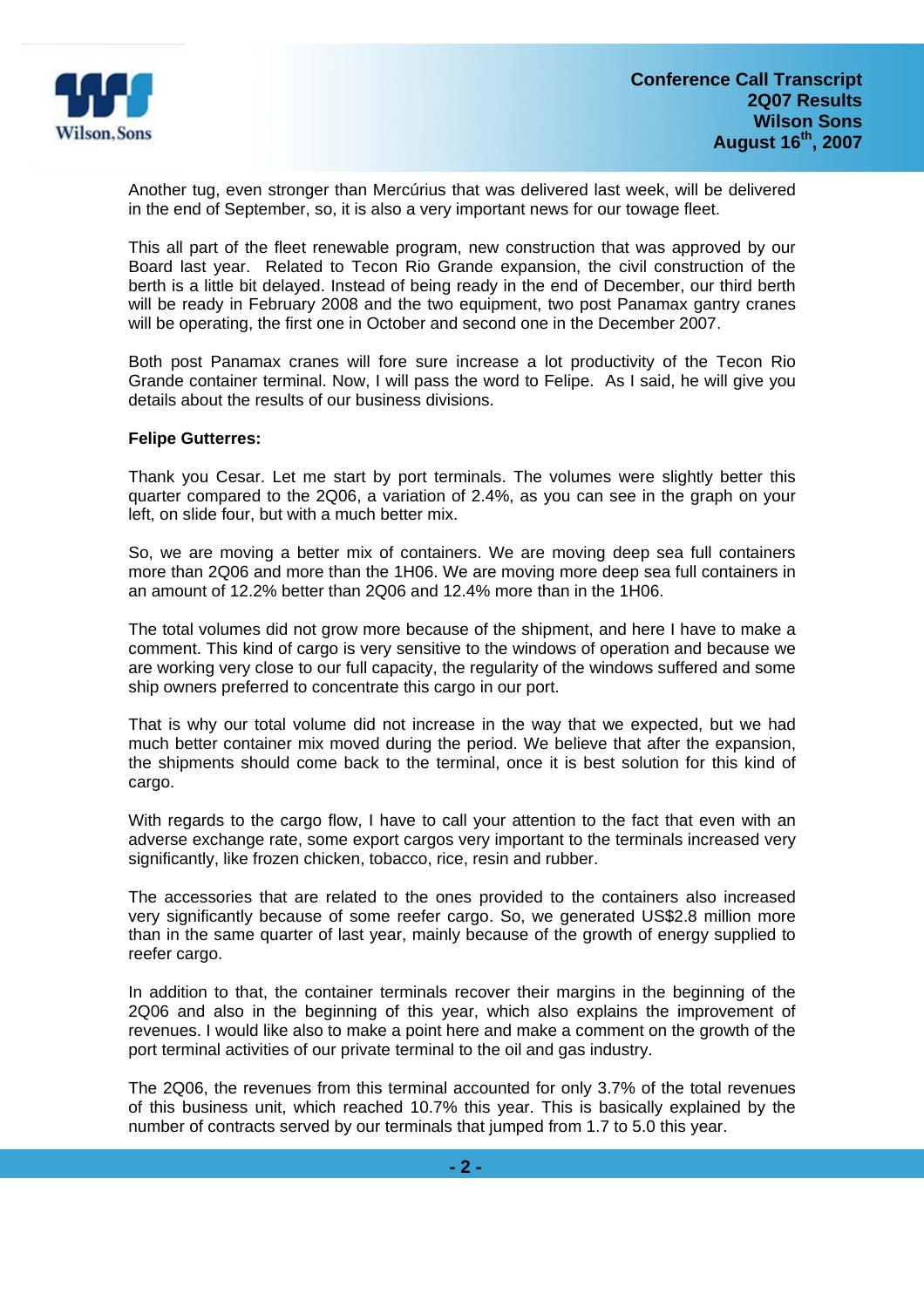

The stronger real also boosted the warehouse activities that accounted for US\$4.9 million in the 2Q07, against US\$3.3 million in the 2Q06.

In terms of EBITDA, this business unit performed 65% better than last year in the quarter, basically because of better mix of cargo of containers moved, result of the specialized terminals to the oil and gas industry performance; margin recovery; and increase in warehouse and accessory services. For the 1H07, EBITDA increased 46.2%, reaching an EBITDA margin of 31.6%.

If you go to page five, I can give you some information on towage. Towage posted another strong result, even considering that our maneuvers were a little bit lower than last year because we provided services to vessels with higher deadweight, but it is very important here to say that we covered margins to compensate partially the diverse effect that affects rate, and we focused on spot operations that towage has been providing with higher margins.

These spot operations are basically boat towing, platform towing in some all sort of services that we are providing with our tugs as well. All of these effects combined extend the growth of 32% of revenues in the quarter and 23% in the 1H07 compared to last year.

The growth in EBITDA, mainly in EBITDA margin with result of the higher margin of spot services, recovery of the adverse affects rate effects in higher margin services to higher deadweight vessels, as I have already explained.

If you can go to page six, we can analyze the logistics results. The operational figures present consistent growth in transport of containers and significant increase in number of operations, all of these effects combined explain the result of this business unit.

We have to make a remark on our abundant warehouse in Sao Paulo that has been taking advantage of the growing import environment and has been performing very well. We also focused on more profitable services that in addition to the other effect that I have explained, basically explaining the EBITDA performance in the period.

The EBITDA reached US\$1.0 million in the 2Q07 and these business unit posted a cumulative EBITDA of US\$2.1 million in the 1H07 against US\$1.4 million in 2006. This was logistics.

On page seven, I can give you some color on ship agency. The ship agency suffered with a loss of one client that decided to open its own agency, what can be seen a decrease of revenues and also in the vessel calls, looking at the pressure indicators on your left in this slide.

The vessel calls decreased 20.3% in the quarter and 16% in the 1H compared to last year, but this business unit also was able to increase other drivers of revenues, such as issuing of BLs and also the control of containers that increased 5.4% and 14% respectively in the 1H07 compared to the 1H06.

In terms of efficiency with business unit, increased the lot also profitability and basically towards the result of cost savings, exchange of revenues mix, focusing on the issue of BLs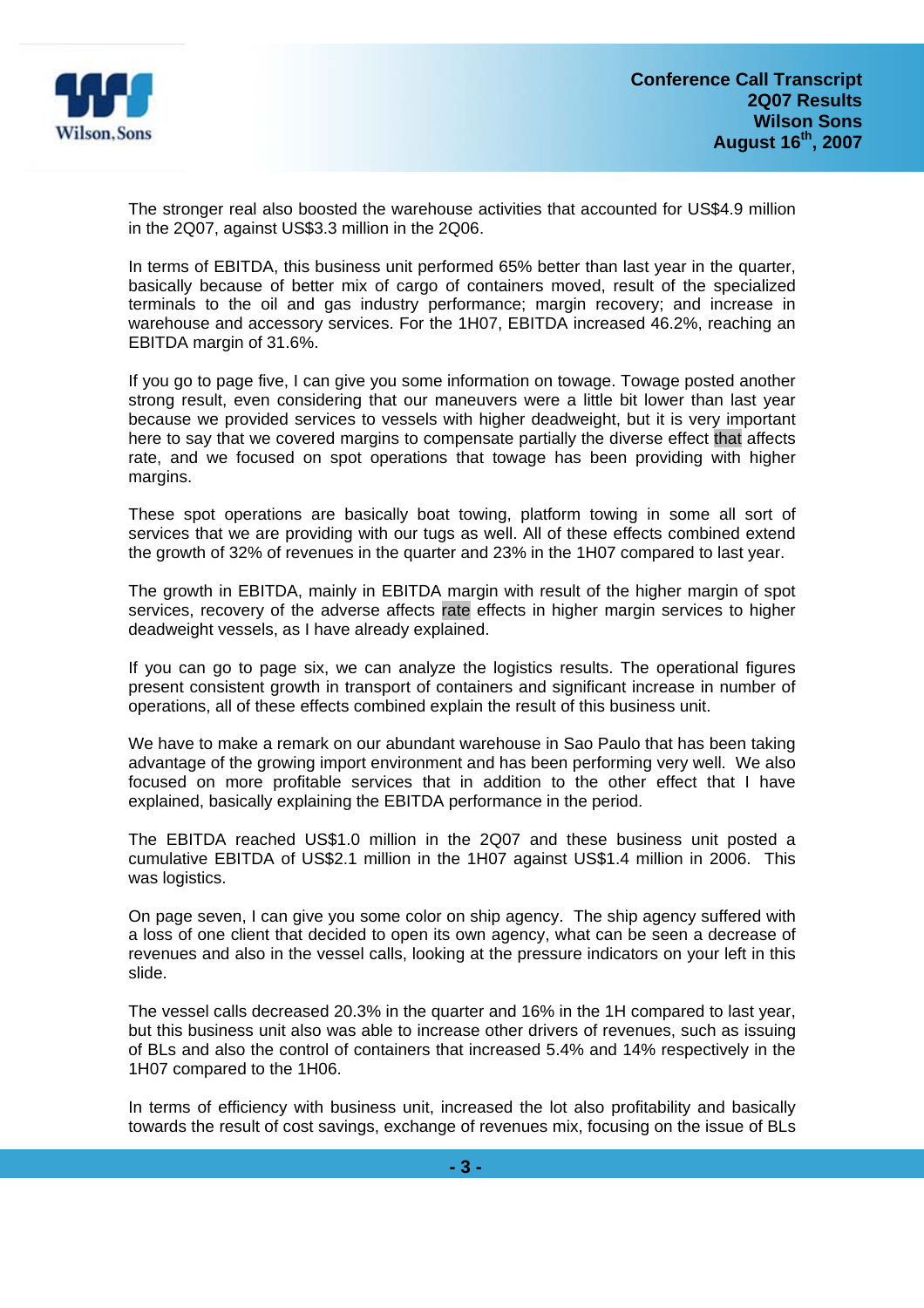

and control of containers and also margin recovery, which explained the steady EBITDA this quarter, even with last revenues and adverse impact of rate.

Going into page eight, I will make a comment on offshore, but the main aspect that has to be mentioned in this business unit is the start of operations of our third PSV, Fragata, in this quarter. This can be seen in the operational indicators on the left of the page with higher number of vessels operating and also higher number of days of operations. This basically explains the performance of offshore this quarter compared to last year and also 1H07 compared to last year.

On page nine, I would like to explain the non-segmented activity comparing the 2Q07 to last year and also the 1H07 with last year. And here, I have to call your attention to two main non-recurring effects that are impacting the comparison between 2006 and 2007. The non-recurring factors were mainly the profit on disposal of a port participation that we had in Santa Catarina that was accounted in nonsegmented in 2006 and the profit generated by shipyard in services provided to third party in 2006 that did not happen in 2007.

If we take this effect out, we get a variation of negative EBITDA in the segment of US\$7.6 million in the 2Q06 against US\$9.9 million negative in 2Q07. This variation is basically explained by the reduction of Dragaport result, our participation in the dredging segment, and also the profit sharing paid to employees in the 2Q07 compared to 2006.

And we are also including in this quarter the approval of the phantom stock option of the top management in this quarter. So, the explanation for the quarter is the same explanation for the 1H07, but in addition to that, 2006 was also impacted by surplus in the acquisition of an interest in our private port terminal to the oil and gas industry, so it is also a non-recurring result that is included in 2006.

If we take this nonrecurring effect that accounted for US\$4.5 million plus US\$1.4 million, US\$5.9 million in the 1H06 and also consider the negative results of Dragaport and the approval of the phantom stock option and profit sharing, you have the explanation of the non-segmented activity performance during the period.

It is important to remind you that in these non-segmented activities, we consider administration cost, our participation in the dredging company, where we have 33%, and also our shipyard activities.

Going to page 10, you can see the result of the entirely Company in another way, so as mentioned our revenues increased 37% in the 2Q07 compared to last year and 22% in the 1H07 compared to last year. So, our revenues jumped from US\$150.0 million to US\$183.0 million in the 1H07.

In terms of EBITDA, the EBITDA reached US\$16.1 million in 2Q07 against an EBITDA of US\$13.8 million in the 2Q06. Looking at the 1H07 EBITDA, in the graph on your right, on top of the page, you can see that in terms of EBITDA margin, the EBITDA margin is basically steady, but if you exclude the non-recurring effects, you can see that in reality, the EBITDA margin increased from 12.7% to 16.1%, which is exactly equivalent to this jump from US\$9.3 million EBITDA in the 2Q06 to US\$16.1 million in the 2Q07.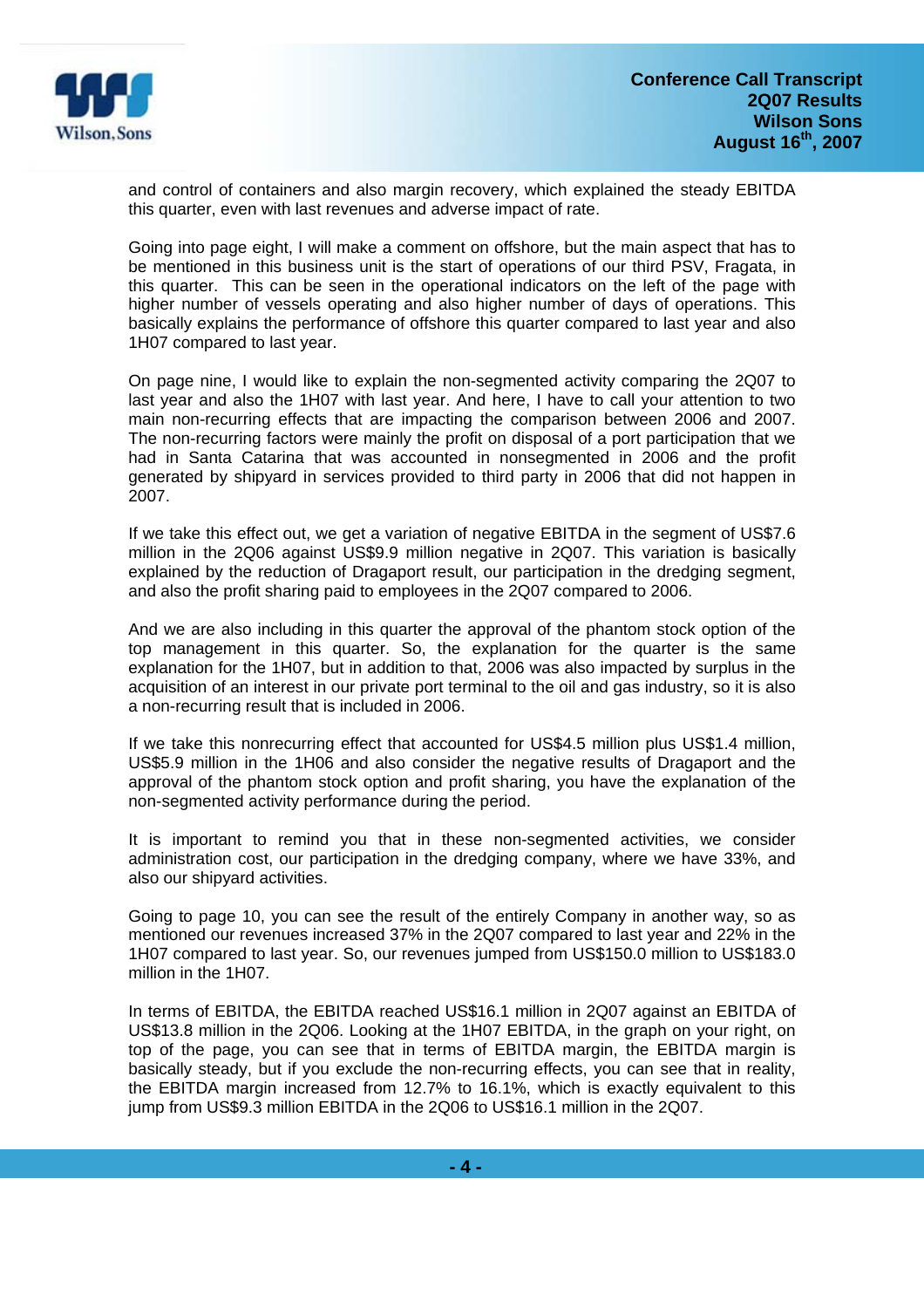

Going to the first half, the explanations are basically the same and the increase would be from an EBITDA of US\$25.8 million to an EBITDA of US\$35.3 million equivalent to 19.3% of EBITDA margin against 17.2% posted last year.

The next page, we can talk a little bit more about profits. The profits increased very significantly during the period, improved 61.4% compared to 2Q06, excluding the nonrecurring results that increased the 2Q06 numbers. Profit in this quarter jumped from US\$5.7 million to US\$9.2 million. This result, as already explained, is consequence of focusing more profitable services, new clients and also margin recovery.

Moving to page 12, you can see the profit performance for the 1H07. The profit improved 39% in the 1H07 compared to 1H06, from US\$15.3 million to US\$21.2 million and explanations for that are basically the same that we discussed, business unit by business unit, focus on more profitable services, more volumes, margin recovery, cost savings and others that basically these are the main effect.

On the page 13, the next slide, I can give you some highlights in terms of capital expenditure and leverage. We are increasing our capital expenditure to support expansion cycle of the Company. We have currently invested US\$3.0 million more than the same quarter of last year. The unit where we invested the most in the quarter was towage that consumed US\$5.5 million in the total of US\$14.1 million, followed by port terminals with US\$3.8 million.

Analyzing the 1H07, the capital expenditure increased dramatically, increased 45% reaching US\$27.0 million and in the 1H07 the main investments were in offshore port terminals and towage. In terms of leverage, Wilson, Sons raised around US\$20.0 million for the offshore in the period and has around US\$175.0 million in cash, including the IPO proceeds.

Now I would like to make this place available for Q&A.

# **John Smith, Washington Investments:**

Can you give us a color of what kind of investments the Company forecasts for 2007 and 2008?

# **Augusto César Baião:**

We are investing in our towage fleet. In 2007, we are going to deliver two new tugs, one we just delivered last week and another one we are going to deliver in September, and next year we are going to deliver another two tugs which will help a lot to increase our towage revenue.

We are going also to deliver another PSV, a platform supply vessel, in 2008, which will increase our fleet from three vessels to four vessels in 2008. Our terminal in Salvador, we will have some more equipments, which will increase the capacity of the container terminal in Salvador by 10%, and our expansion in Tecon Rio Grande will be ready by February 2008, which will increase the capacity of our terminal by 60% in Rio Grande. Those are the main investments that the Company is doing for the next 20 months.